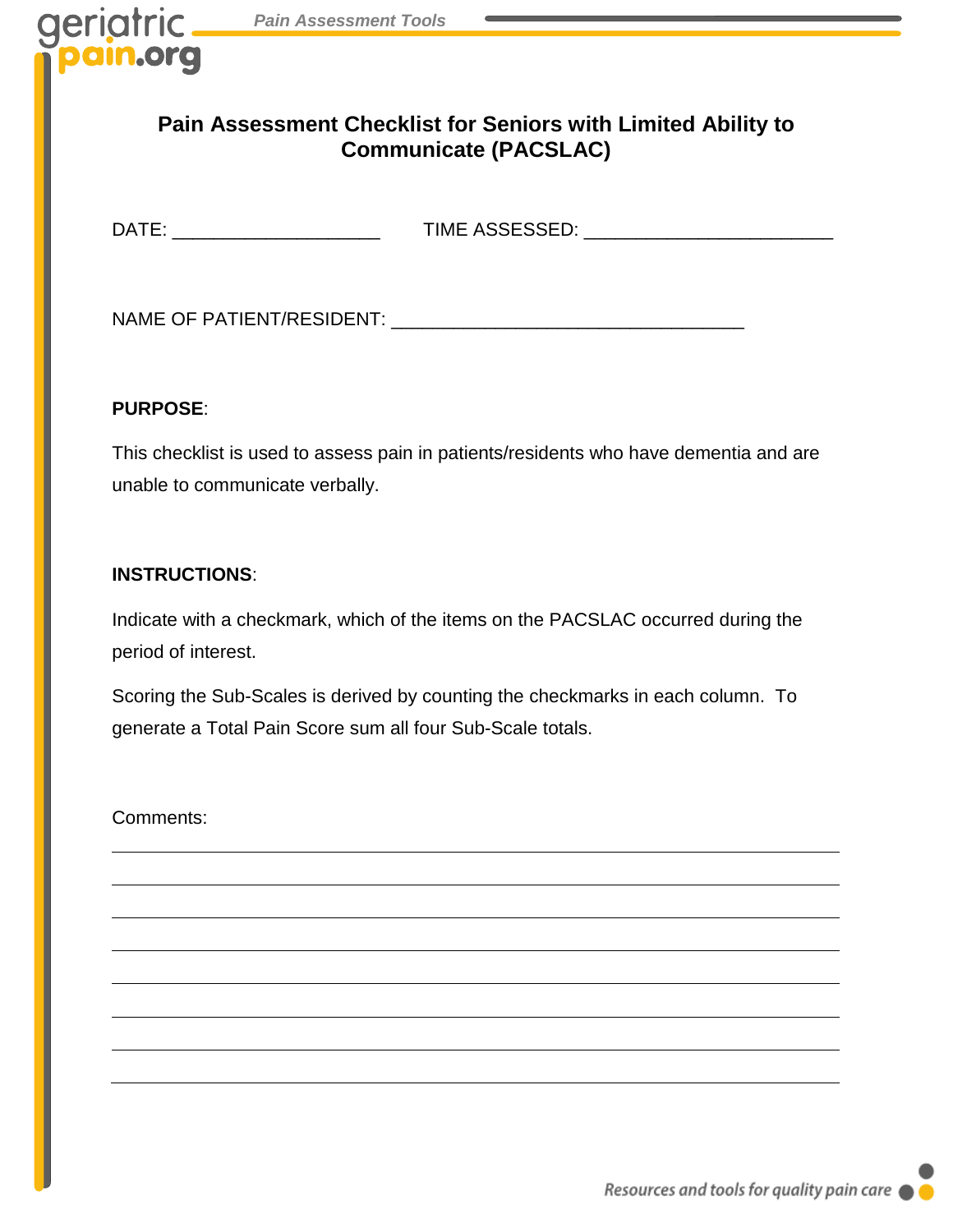## geriatric pain.org

| <b>Facial Expressions</b>        | <b>Present</b> | <b>Activity/Body Movement</b>      | <b>Present</b> |
|----------------------------------|----------------|------------------------------------|----------------|
| Grimacing                        |                | Uncooperative/Resistant to care    |                |
| Sad Look                         |                | Guarding sore area                 |                |
| <b>Tighter face</b>              |                | Touching/holding sore area         |                |
| Dirty look                       |                | Limping                            |                |
| Change in eyes (squinting, dull, |                | <b>Clenched fist</b>               |                |
| bright, increased movement)      |                |                                    |                |
| Frowning                         |                | Going into foetal position         |                |
| Pain expression                  |                | Stiff/Rigid                        |                |
| Grim face                        |                | Social/Personality/Mood            |                |
| Clenching teeth                  |                | Physical aggression (e.g.,         |                |
| Wincing                          |                | pushing people and/or objects,     |                |
| Opening mouth                    |                | scratching others, hitting others, |                |
| Creasing forehead                |                | striking, kicking)                 |                |
| Screwing up nose                 |                | Verbal aggression                  |                |
| <b>Activity/Body Movement</b>    |                | Not wanting to be touched          |                |
| Fidgeting                        |                | Not allowing people near           |                |
| <b>Pulling Away</b>              |                | Angry/Mad                          |                |
| Flinching                        |                | Throwing things                    |                |
| <b>Restless</b>                  |                | Increased confusion                |                |
| Pacing                           |                | Anxious                            |                |
| Wandering                        |                | Upset                              |                |
| Trying to leave                  |                | Agitated                           |                |
| Refusing to move                 |                | Cranky/Irritable                   |                |
| Thrashing                        |                | Frustrated                         |                |
| Decreased activity               |                | Other*                             |                |
| Refusing medications             |                | Pale Face                          |                |
| Moving slow                      |                | Flushed, red face                  |                |
| Impulsive Behaviour (e.g.,       |                | Teary eyed                         |                |
| repetitive movements)            |                | Sweating                           |                |
|                                  |                |                                    |                |